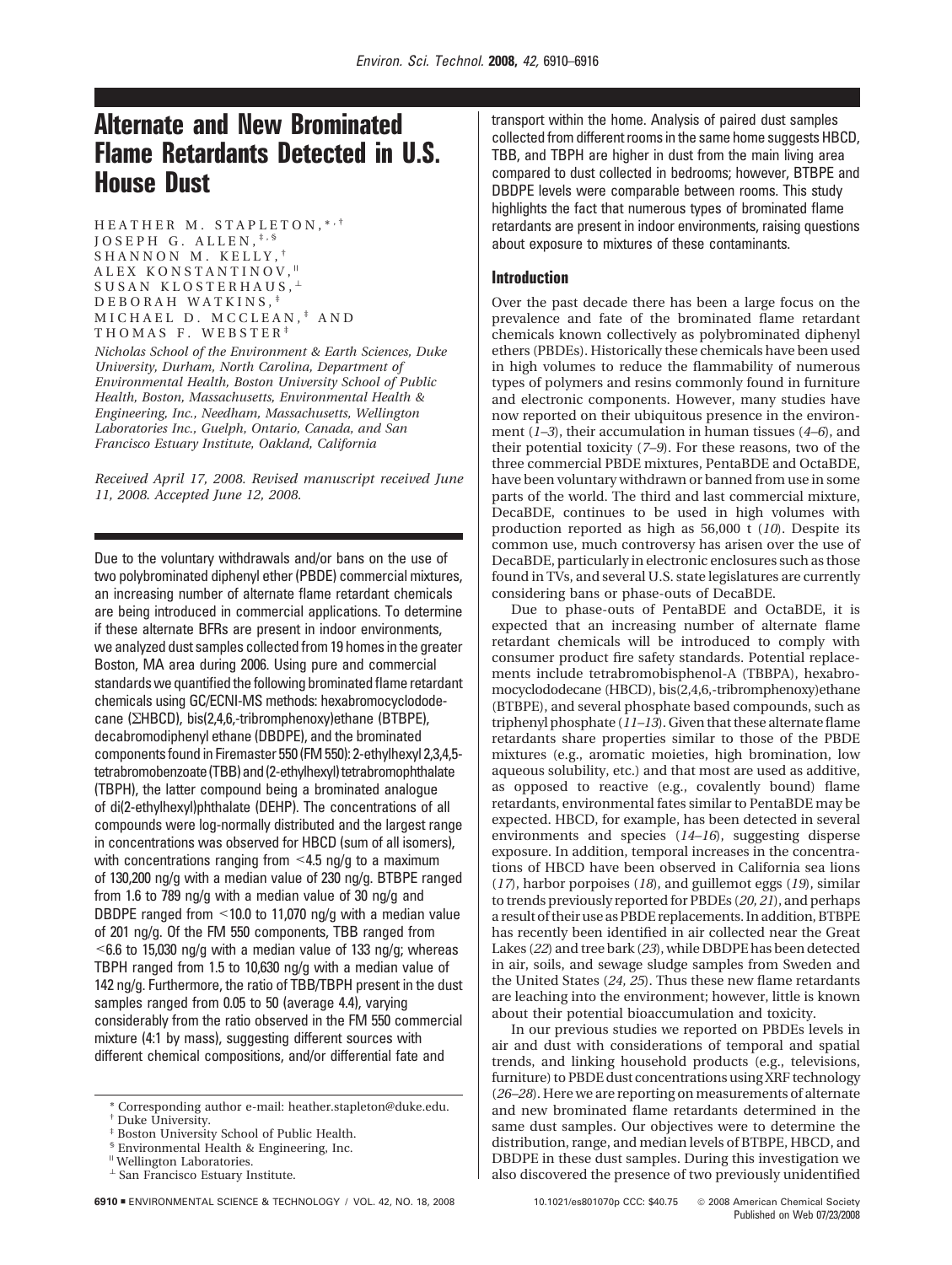

**FIGURE 1. Structures of (A) HBCD, (B) BTBPE, (C) DBDPE, (D) TBB, and (E) TBPH.**

flame retardants in dust: 2-ethylhexyl 2,3,4,5-tetrabromobenzoate (TBB) and bis-(2-ethylhexyl)-tetrabromophthalate (TBPH) (see Figure 1 for structures). TBB and TBPH are the brominated components of Firemaster 550, a commercial mixture which is a replacement product for PentaBDE (*29*).

## **Materials and Methods**

**Materials.**Internal and surrogate standards used in this study were purchased from Chiron (Trondheim, Norway) and Wellington Laboratories (Guelph, Ontario). PBDE quantification standards were purchased from Accustandard (New Haven, CT), and bis(2,4,6,-tribromphenoxy)ethane (BTBPE) and decabromodiphenyl ethane (DBDPE) were purchased from Wellington Laboratories. A sample of Firemaster 550 was donated by Great Lakes Chemical (West Lafayette, IN). 2-Ethylhexyl 2,3,4,5-tetrabromobenzoate (TBB) and (2-ethylhexyl) tetrabromophthalate (TBPH) were provided by Wellington Laboratories. All solvents used throughout this study were HPLC grade.

**Sample Collection.** Information on the collection of dust samples is detailed in Allen et al. (*27*). Briefly, researchercollected dust samples were obtained from the bedroom and living room from 20 homes during the fall of 2006. Dust samples were collected using a Eureka Mighty-Mite vacuum cleaner (model 3670) and crevice tool attachment (*30, 31*). The dust was collected in a cellulose extraction thimble (Whatman International) inserted between the crevice tool and the vacuum tube extender and secured using a rubber O-ring. The equivalent of the entire floor-surface area for each room was vacuumed by gently drawing the crevice tool across the top of all surfaces. Dust was also collected from the participant's home vacuum cleaner as a comparison. Field blanks were prepared using sodium sulfate powder as a surrogate for dust and collected using the Mighty-Mite vacuum.

**Sample Extraction.** Analysis of BTBPE in dust samples was conducted using the same extraction method previously published for the analysis of PBDEs in dust (*27*). Therefore, dust extracts analyzed for PBDEs (previously published (*27*)) were reanalyzed to determine the concentrations of BTBPE using 4-fluoro-2,3′,4,4′,6-pentabromodiphenyl ether (F-BDE 160) as a quantification standard that was previously added to the extracts for the analysis of PBDEs. However, analysis of dust samples for ΣHBCD (sum of all isomers), DBDPE,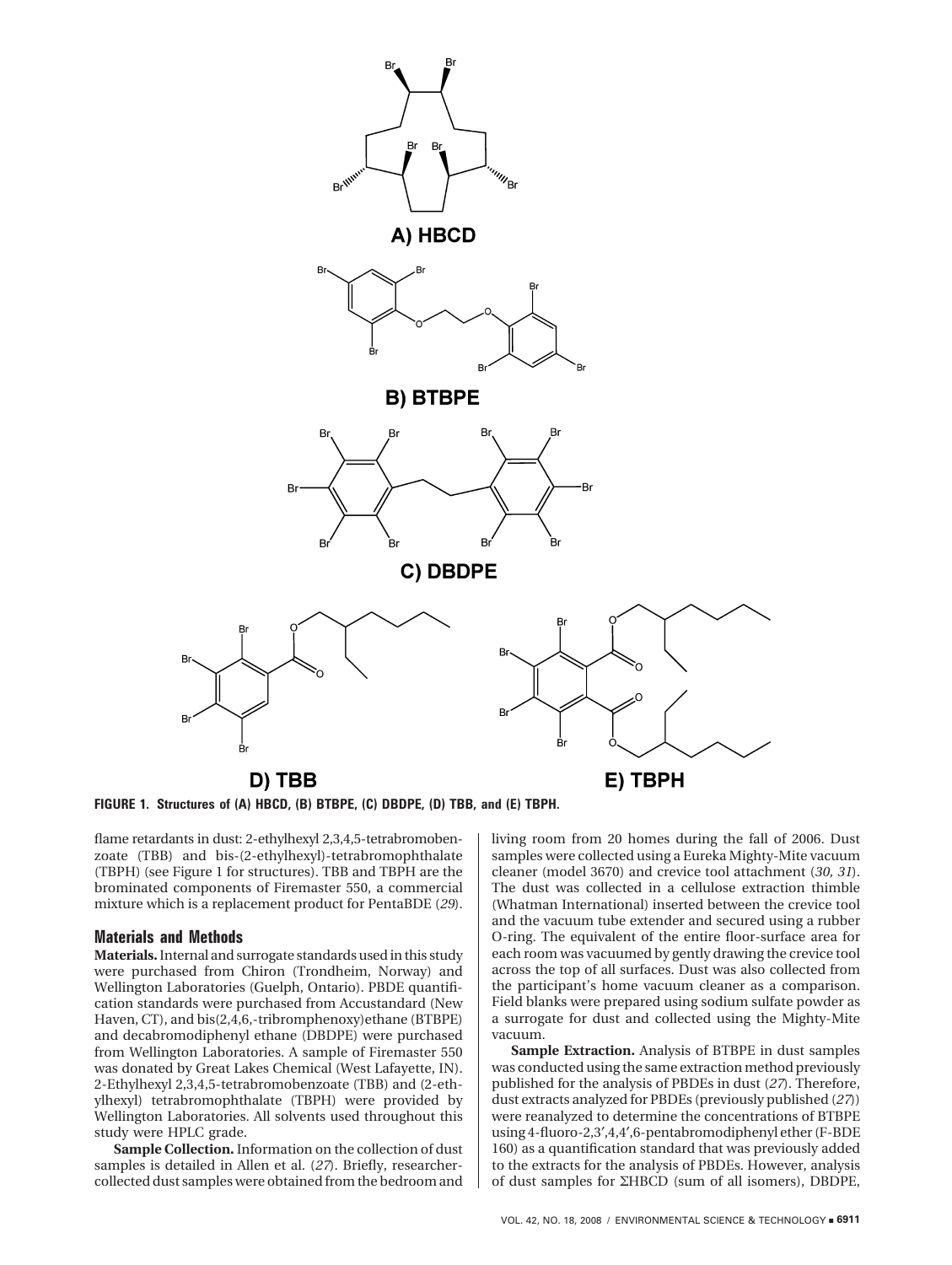TBB, and TBPH required a separate extraction and cleanup method. From the total number of dust samples collected from the initial study, 37 dust samples had sufficient mass remaining for reanalysis of these alternate flame retardants. For this method approximately 0.3 g of dust was extracted using pressurized fluid extraction (ASE 300, Dionex Inc.). Dust samples were extracted three times with 100% dichloromethane at a temperature of 100 °C and at 1500 psi. The final extract was reduced in volume to approximately 1.0 mL using an automated nitrogen evaporation system (Turbo Vap II, Zymark Inc.). Extracts were then purified by elution through a column containing 8.0 g of 2.5% deactivated Florisil. HBCD, TBB, and TBPH were eluted with 50 mL of a 50:50 mixture of hexane/dichloromethane. The final extract was again reduced in volume to 0.5 mL and then spiked with 50 ng of the quantification standards, 4′-fluoro-2,3′,4,6-tetrabromodiphenyl ether (F-BDE-69) and 13C-labeled BDE-209.

**Sample Analysis.** All samples were analyzed using gas chromatography-mass spectrometry operated in electron capture negative ionization mode (GC/ECNI-MS), similar to our previous analysis of dust samples (*27*). A 0.25 mm (I.D.)  $\times$  15 m fused silica capillary column coated with 5% phenyl methylpolysiloxane (0.25  $\mu$ m film thickness) was used for the separation of BDE congeners. Pressurized temperature vaporization (PTV) injection was employed in the GC. The inlet was set to a temperature of 50 °C for 0.3 min and then a 600 °C/min ramp to 275 °C was employed to efficiently transfer the samples to the head of the GC column. The oven temperature program was held at 40 °C for 1 min followed by a temperature ramp of 18 °C/min to 250 °C, followed by a temperature ramp of 1.5 °C/min to a temperature of 260 °C, followed by a final temperature ramp of 25 °C/min to 300 °C which was held for an additional 20 min. The transfer line temperature was maintained at 300 °C and the ion source was held at 200 °C. BTBPE, HBCD, and DBDPE were quantified by monitoring bromide ions (*m*/*z* 79 and 81). 13C BDE-209 was monitored through *m*/*z* 494.6 and 496.6. TBB was quantified using ion fragments (*m*/*z*) 357 (Quantitative) and 471 (Qualitative) while TBPH was quantified using ion fragments (*m*/*z*) 463 (Quant) and 515 (Qual).

**Quality Assurance.**As part of our quality assurance criteria we examined levels of these specific BFR analytes in field and laboratory blanks ( $n = 3$ ), replicate samples ( $n = 3$ ), a dust Standard Reference Material (SRM 2585, National Institute of Standards & Technology, Gaithersburg, MD; *<sup>n</sup>* ) 3), and a matrix spike ( $n = 3$ ). TBB was detected in field/ laboratory blanks ( $11.5 \pm 1.3$  ng), and is likely a reflection of contamination in the laboratory from the presence and analysis of the highly concentrated commercial mixture. Minor levels of TBPH, BTBPE, and HBCD ( $0.06 \pm 0.07$ ,  $0.44$ )  $\pm$  0.11, and 0.58  $\pm$  0.42 ng, respectively) were also detected in field and laboratory blanks. DBDPE was below detection limits in all the blank samples. All sample measurements were blank corrected by subtracting the average level measured in the field/laboratory blanks. Method detection limits were calculated by taking three times the standard deviation of the blank levels. Matrix spikes were prepared by adding approximately 100 ng of BTBPE, DBDPE,  $\alpha$ -HBCD, TBB, and TBPH to cells filled with sodium sulfate powder. Matrix spikes were extracted alongside the dust samples and examined for percent recovery of the target compounds. As a further quality control procedure, SRM 2585 was also analyzed for these BFR compounds. Our measurement of total HBCD in SRM 2585 is very comparable to measurements reported by NIST (*32*) and by other researchers (*33*). Table 1 presents the recovery of each BFR analyte observed in the matrix spikes in addition to the levels of BFRs measured in SRM 2585. Recovery of TBPH was less than 50%; therefore, our dust estimates are likely underestimated.

# **TABLE 1**. **Recovery of Flame Retardants in Matrix Spikes (***n* **= 3) and Concentrations Measured in Standard Reference Material 2585 (***n* **= 3)**

|                                                                          | matrix spike                                                                                   | <b>SRM 2585</b>                                       |                                                                                                                                                                   |  |  |  |  |
|--------------------------------------------------------------------------|------------------------------------------------------------------------------------------------|-------------------------------------------------------|-------------------------------------------------------------------------------------------------------------------------------------------------------------------|--|--|--|--|
| compound                                                                 | percent<br>recovered                                                                           | concentration<br>(nq/q)                               | reference<br>value                                                                                                                                                |  |  |  |  |
| <b>BTBPE</b><br><b>DBDPE</b><br><b>HBCD</b><br><b>TBB</b><br><b>TBPH</b> | $93 + 5$<br>$94 + 4$<br>$94 + 13$<br>$103 + 3$<br>$46 + 10$<br>$c$ Abdallah et al., 2008 (33). | < 0.8<br>~10<br>$137 \pm 7.8$<br>< 30<br>$145 + 16.7$ | $NA^a$<br><b>NA</b><br>$143 \pm 26.8^b$ , 148 $\pm 22.0^c$<br>NA.<br><b>NA</b><br><sup>a</sup> NA indicates not available. <sup>b</sup> Keller et al., 2007 (32). |  |  |  |  |

**Data Analysis.** Because dust was collected for several locations in each home, we used a linear mixed effects model to examine differences within and between homes while appropriately handling correlated data (*27*).

## **Results and Discussion**

**Identification of Flame Retardants in Dust.** In our previous study (*27*) we determined the concentrations of PBDEs in dust samples collected from 20 different homes in the Boston, MA area. During this analysis we identified several additional peaks in the GC/ECNI-MS chromatograms which contained a strong 1:1 ratio of 79/81, indicative of the presence of bromine. Some of these peaks were identified as HBCD, BTBPE, and DBDPE based on comparisons with authentic standards. The geometric mean (GM), geometric standard deviation (GSD), and range of these three brominated flame retardants measured in the dust samples are reported in Table 2. However, during these comparisons there was one remaining and significant peak present in several of the chromatograms which was not identified. A full ECNI-MS scan of this compound revealed that the molecular weight of the compound was approximately 706 amu and the ion clusters suggested the presence of four bromine atoms. Based on this evidence we hypothesized that this compound was an alternate BFR compound and conducted an extensive search of the scientific literature in order to identify this compound. A modeling study conducted by Howard et al. (*34*) revealed that a tetra-brominated analogue of di-(2 ethylhexl)phthalate (DEHP) was being used as a flame retardant. In addition, a recent publication characterizing different flame retardants reported on the use of this same brominated phthalate as an additive flame retardant in polyvinylchloride and neoprene rubber (*35*). This brominated phthalate, known as bis(2-ethylhexyl)tetrabromophthalate (TBPH), has a molecular weight of 706 amu, suggesting that it might be the compound we were observing in the dust samples.

Using a pure TBPH standard we compared the mass spectra and retention times to confirm the identity of TBPH in the dust. Due to the prevalence of the compound among the dust samples it seemed plausible that this brominated compound may be one of the replacements for the withdrawn PentaBDE and OctaBDE commercial mixtures. To investigate potential sources and applications of TBPH we tested a sample of Great Lakes Chemical's Firemaster 550 (FM 550), which is marketed as a replacement for PentaBDE (*29*), to determine if it contained TBPH. The comparison confirmed that TBPH was present in FM 550, in addition to another brominated compound found in greater abundance. Due to the structure and molecular weight (550 amu) of this second brominated compound present in FM 550, it was hypothesized to be a decarboxylated form of TBPH. The structure of the major brominated component in FM 550 was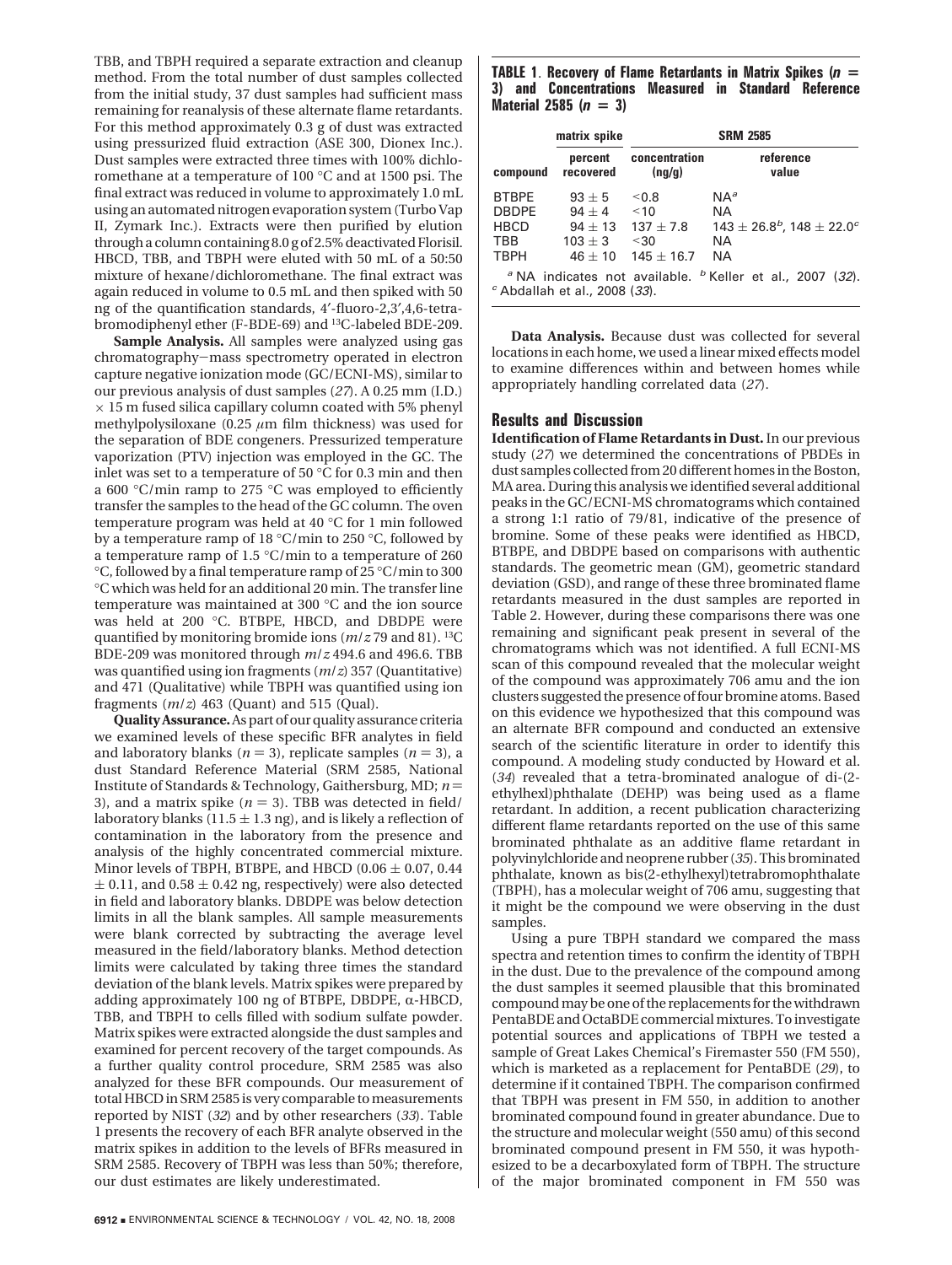|              |          | main living area |           | <b>bedroom</b>  |          |             | home vacuum bag |                   |          |             |           |                 |
|--------------|----------|------------------|-----------|-----------------|----------|-------------|-----------------|-------------------|----------|-------------|-----------|-----------------|
| <b>BFR</b>   | % detect | $\mathbf{n}$     | GM (GSD)  | range           | % detect | $\mathbf n$ | GM (GSD)        | range             | % detect | $\mathbf n$ | GM (GSD)  | range           |
| <b>DBDPE</b> | 81%      | 16               | 138(5.4)  | $<$ 10-11.070   | 86%      | 14          | 153(4.2)        | $<$ 10-3.420      | 71%      |             | 39.4(6.7) | $< 10 - 262$    |
| <b>BTBPE</b> | 100%     | 19               | 48.1(4.6) | $4.7 - 654$     | 100%     | 19          | 47.8(5.1)       | $1.6 - 789$       | 100%     | 10          | 17.7(3.6) | $2.5 - 219$     |
| <b>HBCD</b>  | 94%      | 16               | 354(8.6)  | $<$ 4.5-130.200 | 93%      | 14          | 144(5.1)        | $<$ 4.5 $-$ 9.710 | 100%     |             | 282(11.6) | $21.0 - 35,100$ |
| <b>TBB</b>   | 94%      | 16               | 322(5.9)  | $<6.6 - 15.030$ | 86%      | 14          | 90.4(2.8)       | $~10.6 - 378$     | 100%     |             | 91.1(2.6) | $35.7 - 669$    |
| <b>TBPH</b>  | 100%     | 16               | 234(5.3)  | $3.0 - 10.630$  | 100%     | 14          | 105(4.3)        | $1.5 - 763$       | 100%     |             | 65.8(1.7) | $24.3 - 111$    |

**TABLE 2**. **Summary Statistics for DBDPE, BTBPE, HBCD, TBB, and TBPH Concentrations (ng/g) in Dust by Sample Type**

elucidated from GC/EI-MS, GC/NCI-MS, and 1H NMR spectroscopy along with <sup>13</sup>C two-dimensional homonuclear  $13C$ <sup>13</sup>C $-13C$  Incredible Natural Abundance Double Quantum Transfer Spectroscopy (INADEQUATE) to be 2-ethylhexyl 2,3,4,5-tetrabromobenzoate (TBB). Using a pure, synthesized standard we then reconfirmed the identity of TBB as the second, and dominant, brominated compound present in FM 550. It should be noted that during GC/MS analysis no molecular ion is observed for both TBPH and TBB under EI conditions, and only small molecular ion peaks are seen under NCI conditions. The approximate ratio of TBB/TBPH in FM 550 is 4:1 (by mass), and according to the MSDS for FM 550, the brominated compounds contribute approximately 50% of the mixture whereas the remaining 50% comprises an isopropylated triaryl phosphate and triphenylphosphate.

During our analysis of TBB we observed significant coelution with BDE-99 on a 15 m DB5-MS column. Extraction methods that will routinely extract both PBDEs and TBB may thus report confounded measurements of BDE-99 when using short columns. Here we were not able to determine the resolution of BDE-99 and TBB with longer capillary columns; however, methods that employ a 30 or 60 m column may improve the chromatographic resolution. In our initial analysis of PBDEs from these dust samples we employed an alumina purification step on our dust extracts which recovers PBDEs, but does not recover TBB well. Therefore, extract purification and/or cleanup steps can be used to separate the two compounds. In addition, TBB produces several strong signals for molecular fragments (e.g.,  $M-C_8H_{17}Br-$  and  $M-$ Br-), which will help distinguish the two compounds. Figure 2 presents the retention times of these compounds relative to several primary BDE congeners. Figure 3 presents the EI and ECNI mass spectrum of TBB and TBPH obtained by a full scan analysis of pure standards. Of particular interest to note is the low response of the molecular ions and the stronger response for the dealkylated fragments.



**FIGURE 2. GC/ECNI-MS chromatograms revealing the relative retention times of the primary BDE congeners, TBB and TBPH on a 15 m DB5-MS column.**

**Concentrations Measured in Dust.** Table 2 presents the geometric mean (GM), geometric standard deviation (GSD), and range of the brominated flame retardants that were measured in the dust samples categorized by dust location. Dust concentration data for all compounds failed normality assumptions (Shapiro-Wilk, *<sup>p</sup>* < 0.05) and demonstrated log-normal distributions. The detection frequency of all compounds was high, particularly TBB and TBPH which had 95% and 100% detection frequencies, respectively. This suggests they have a ubiquitous presence in indoor environments, which may be a reflection of their use as a PentaBDE replacement in polylurethane foam. The largest range in concentration was observed for HBCD, with a maximum concentration of 130,220 ng/g. This is more than 500 times the geometric mean of HBCD measured in the dust samples, and is consistent with the log-normal distribution observed for many flame retardants. In a previous study, Abdallah et al. (*33*) determined the HBCD levels in indoor dust collected from home and office dust in the United Kingdom, and in 13 house dust samples collected from Amarillo, TX. The maximum concentration of HBCD detected in U.K. indoor dust was 110,000 ng/g, similar to our findings here for U.S. house dust.

Levels of BTBPE were an order of magnitude lower than the other flame retardants measured in this study. The geometric median ranged from 18 to 48 ng/g (depending on the room from which the dust was collected), with a maximum concentration of 789 ng/g. These values are significantly lower than the PBDE concentrations previously measured (*27*), where the geometric mean values for individual congeners such as BDE 47 ranged from 330 to 1870 ng/g among the dust samples collected from various rooms.

DBDPE levels ranged from less than detection  $($  < 10 ng/g) to a maximum of 10,240 ng/g and were higher than BTBPE levels. The geometric mean levels were generally an order of magnitude higher than BTBPE, except in the vacuum cleaner bags were DBDPE was two times higher than BTBPE. To the authors' knowledge, the only other study to measure DBDPE in house dust was conducted by a group in Sweden that measured the levels in five homes (*36*). Compared to the reported levels of DBDPE in Swedish dust, the U.S. house dust concentrations from the main living area and bedroom are an order of magnitude higher, on average; however, levels of DBDPE measured in the seven vacuum cleaner bags in this study were of the same range as those reported by the Swedish group. Thus method of sampling may have been playing a role in the relative measurements.

The levels of TBB and TBPH measured in the house dust samples were comparable to HBCD. Of particular interest to note was the ratio of TBB/TBPH. In the FM 550 mixture the ratio is approximately 4:1; however, among the dust samples analyzed this ratio ranged from 0.05 to 50, with a mean value of 4.4. This wide range in ratios suggests different sources of these compounds which contain different relative compositions, and/or differential fate and migration from source products. A previous screening study reported use of TBPH as an additive flame retardant in neoprene and polyvinyl-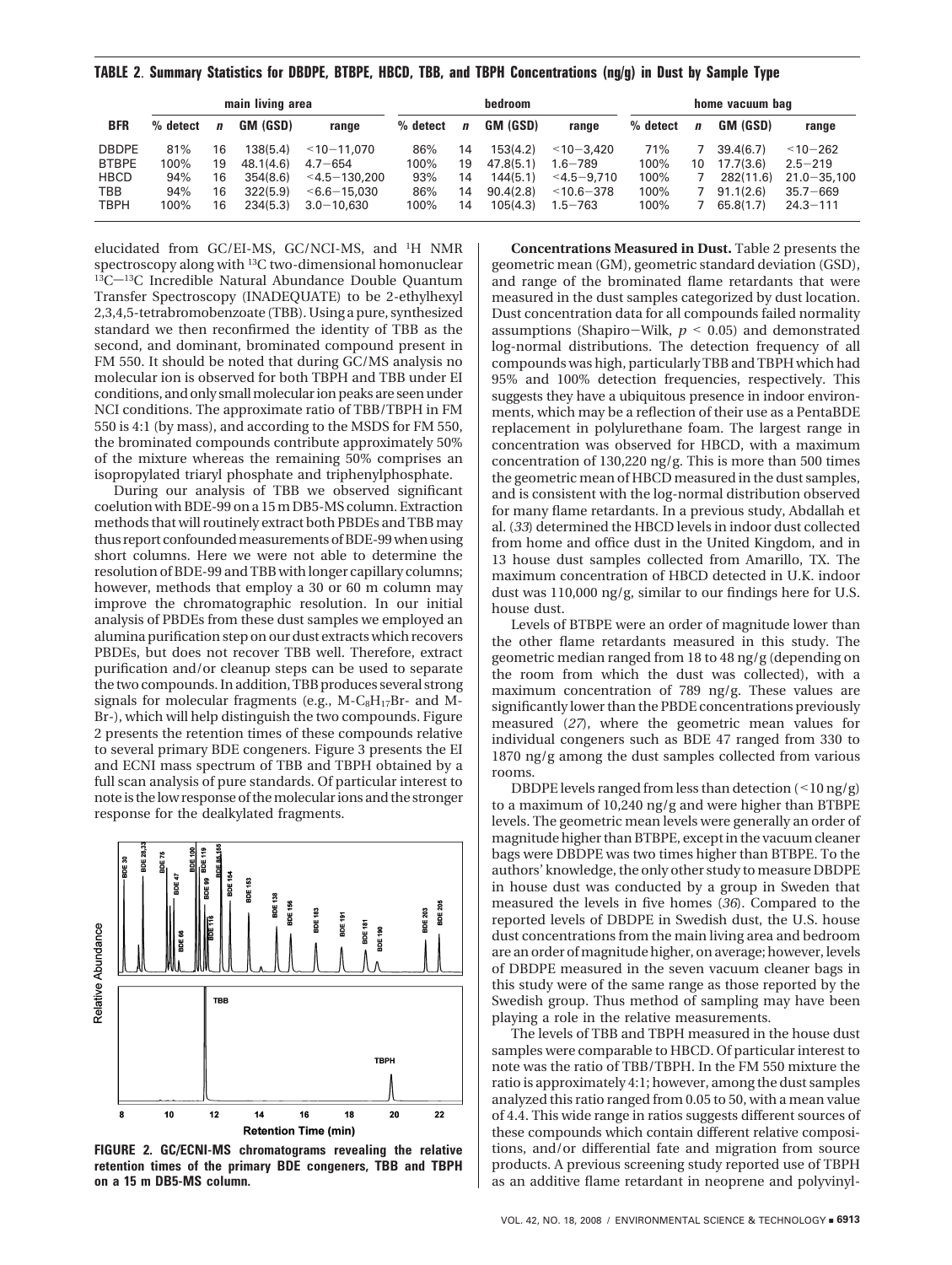

**FIGURE 3. Mass spectra for TBB in EI-MS (A) and ECNI-MS (B) and for TBPH in EI-MS (C) and ECNI-MS (D) recorded from purified standards.**

chloride (PVC), suggesting that sources of TBPH other than FM 550 are likely (*35*). But it is interesting to note that TBB and TBPH were significantly correlated among all dust samples with a Spearman correlation coefficient of 0.519 (*p* < 0.01). This observation suggests that TBB and TBPH may have a similar source. We also compared the levels of all flame retardants with our previously measured levels of PBDEs in these samples and no consistent associations were

found, except for a moderate correlation between decaBDE and DBDPE (Spearman  $r = 0.46$ ,  $p < 0.05$ ).

As part of our quality control we investigated the levels of these BFR chemicals in a dust Standard Reference Material (SRM 2585) available from NIST (Gaithersburg, MD). Previous studies have reported on the levels of total HBCD in this material and our reported values were in good agreement with NIST reference values (Table 1) and those of a U.K.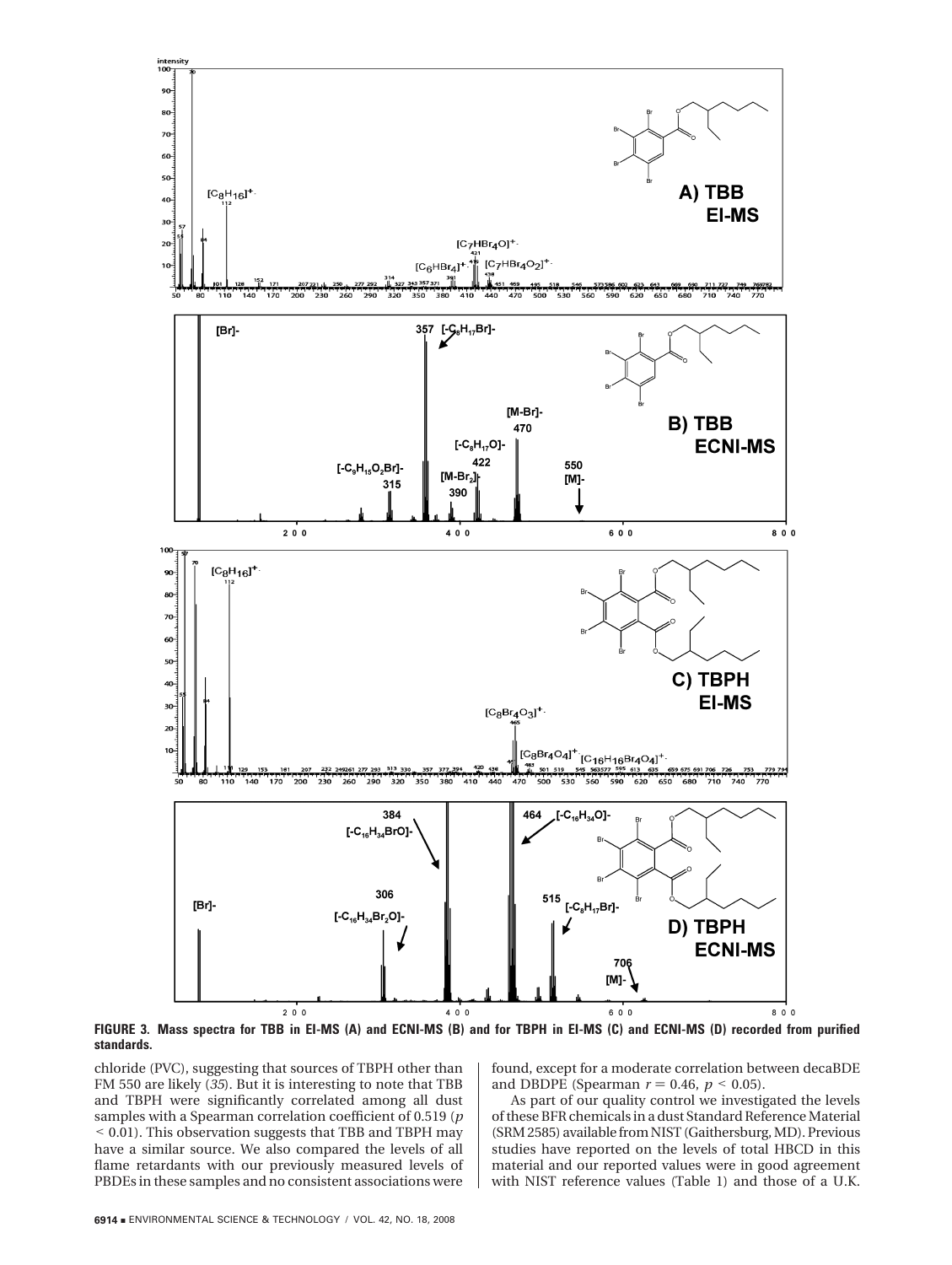

**FIGURE 4. Box plots representing the distribution of (A) HBCD, (B) TBB, and (C) TBPH in dust collected from bedrooms**  $(n = 1$ **14), main living areas (** $n = 16$ **), and participants home vacuum** cleaner bags  $(n = 7)$ . The lower, middle, and upper lines of the **box represent the 25th, 50th, and 75th percentile values, whereas the lower and upper bars represent the 10th and 90th percentile, respectively.**

research group (*33*). It is interesting to note that we also detected levels of TBPH in SRM 2585, but no other BFRs. This may be due to previous use of TBPH as a flame retardant in neoprene rubber and PVC. This SRM was prepared from dust collected in the mid- to late 1990s (*37*), which may explain the absence of TBB in the dust, since FM 550 was only introduced as a flame retardant in 2003.

**Inter-Room Variability.** The dust samples analyzed in this study were collected from different rooms (i.e., main living room areas and bedrooms) in 19 different homes of the Boston, MA area. Previously we had reported on the differences in PBDE levels measured in dust collected by investigators from main living areas and bedrooms, and their comparison to the occupants' home vacuum cleaner bags (*27*). Here we were also able to investigate spatial differences in BFR levels among rooms in the same home. Figure 4 illustrates the range and median levels of HBCD, TBB, and TBPH measured in dust from the different rooms and the comparison to the occupants' home vacuum bag. The distribution of BTBPE and DBDPE are not presented as there were no significant differences in concentrations between the two rooms. Concentrations of DBDPE were significantly higher in the two rooms compared to the home vacuum bag, however. As seen in Figure 4, the concentrations of all three compounds were significantly higher in the main living area dust samples compared to the bedroom ( $p < 0.05$ ). This was particularly evident for TBB, and may be a reflection of its use in polyurethane foam commonly found in main living area furniture (e.g., sofas, chairs, etc.).

In summary, we have reported the levels and distributions of non-PBDE brominated flame retardants in U.S. indoor dust. Of particular interest is the identification of two brominated components of FM 550 in dust. While our findings suggest FM 550 as a source, we cannot rule out contributions from other uses of TBB and/or TBPH. Our findings suggest that the distribution of these flame retardants is highly skewed, similar to PBDEs, albeit at an order of magnitude lower in concentration. However, given the phaseout of the PentaBDE and OctaBDE commercial mixtures, and the possibility of a phase-out for the DecaBDE mixture, increasing use of these alternate flame retardants is likely in order to comply with fire safety standards. Little information is available regarding the exposure and potential toxicity of these compounds to humans and wildlife; such data are needed given their presence and log-normal distribution in indoor dust. Children are particularly prone to exposure from chemicals in indoor dust due to their crawling and mouthing behaviors, and children living in homes where the dust levels of these BFRs are >90th percentile may be receiving significant exposures. Also of interest to note are the increasing numbers and different types of BFRs now detected in house dust. Recent screening efforts have documented more than 40 different types of brominated flame retardants that are available for commercial use (*35*). Previous studies have also reported on the levels of several chlorinated flame retardants in indoor dust and environmental samples (*23, 38*). Thus the number of halogenated flame retardants available is quite extensive and consideration should be given to potential health effects from exposure to these mixtures present in indoor environments.

## **Acknowledgments**

We thank the study participants, the Boston University Center for Interdisciplinary Research in Environmental Exposures and Health (CIREEH) and Duke University for funding.

#### **Literature Cited**

- (1) Hale, R. C.; La Guardia, M. J.; Harvey, E.; Gaylor, M. O.; Mainor, T. M. Brominated flame retardant concentrations and trends in abiotic media. *Chemosphere* **2006**, *64* (2), 181–186.
- (2) Law, R. J.; Allchin, C. R.; de Boer, J.; Covaci, A.; Herzke, D.; Lepom, P.; Morris, S.; Tronczynski, J.; de Wit, C. A. Levels and trends of brominated flame retardants in the European environment. *Chemosphere* **2006**, *64* (2), 187–208.
- de Wit, C. A.; Alaee, M.; Muir, D. C. G. Levels and trends of brominated flame retardants in the Arctic. *Chemosphere* **2006**, *64* (2), 209–233.
- Sjodin, A.; Patterson, D. G.; Bergman, A. A review on human exposure to brominated flame retardants - particularly polybrominated diphenyl ethers. *Environ. Int.* **2003**, *29* (6), 829– 839.
- (5) Hites, R. A. Polybrominated diphenyl ethers in the environment and in people: A meta-analysis of concentrations. *Environ. Sci. Technol.* **2004**, *38* (4), 945–956.
- (6) Inoue, K.; Harada, K.; Takenaka, K.; Uehara, S.; Kono, M.; Shimizu, T.; Takasuga, T.; Senthilkumar, K.; Yamashita, F.; Koizumi, A. Levels and concentration ratios of polychlorinated biphenyls and polybrominated diphenyl ethers in serum and breast milk in Japanese mothers. *Environ. Health Perspect.* **2006**, *114* (8), 1179–1185.
- (7) Viberg, H.; Fredriksson, A.; Eriksson, P. Neonatal exposure to the brominated flame-retardant, 2,2′,4,4′,5-pentabromodiphenyl ether, decreases cholinergic nicotinic receptors in hippocampus and affects spontaneous behaviour in the adult mouse. *Environ. Toxicol. Pharmacol.* **2004**, *17* (2), 61–65.
- Zhou, T.; Ross, D. G.; DeVito, M. J.; Crofton, K. M. Effects of short-term in vivo exposure to polybrominated diphenyl ethers on thyroid hormones and hepatic enzyme activities in weanling rats. *Toxicol. Sci.* 2001*61* (1), 76–82.